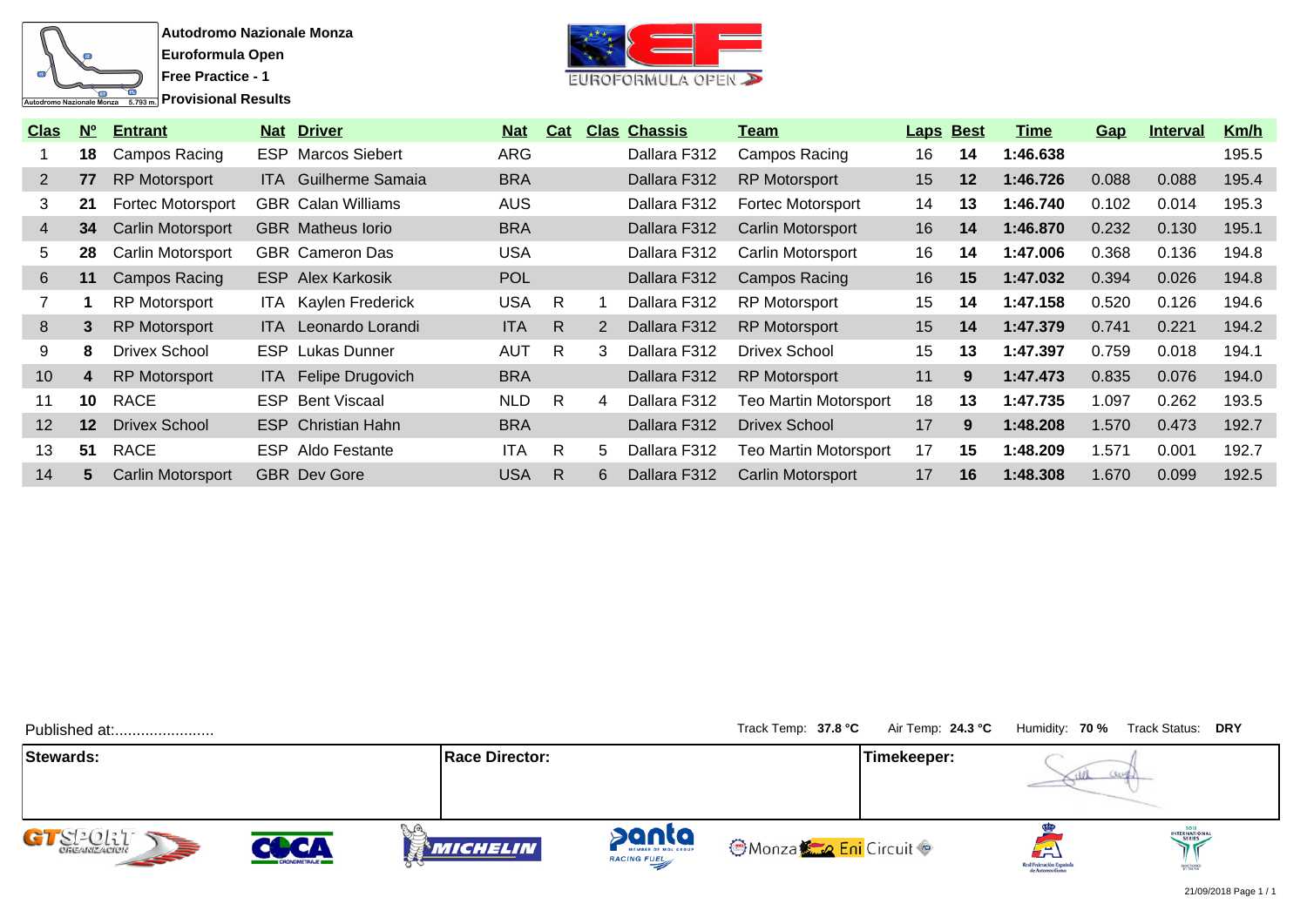

**Provisional Results by Class** 



| <b>Clas</b>    | N <sup>o</sup>  | <b>Entrant</b>           |       | <b>Nat Driver</b>           | <b>Nat</b> | Cat          |                      | <b>Clas Chassis</b> | <u>Team</u>                  | <b>Laps Best</b> |    | Time     | <u>Gap</u> | <b>Interval</b> | <u>Km/h</u> |
|----------------|-----------------|--------------------------|-------|-----------------------------|------------|--------------|----------------------|---------------------|------------------------------|------------------|----|----------|------------|-----------------|-------------|
|                | 18              | Campos Racing            |       | <b>ESP</b> Marcos Siebert   | <b>ARG</b> |              |                      | Dallara F312        | Campos Racing                | 16               | 14 | 1:46.638 |            |                 | 195.5       |
| $\overline{2}$ | 77              | <b>RP Motorsport</b>     |       | <b>ITA</b> Guilherme Samaia | <b>BRA</b> |              |                      | Dallara F312        | <b>RP Motorsport</b>         | 15               | 12 | 1:46.726 | 0.088      | 0.088           | 195.4       |
| 3              | 21              | <b>Fortec Motorsport</b> |       | <b>GBR</b> Calan Williams   | <b>AUS</b> |              |                      | Dallara F312        | <b>Fortec Motorsport</b>     | 14               | 13 | 1:46.740 | 0.102      | 0.014           | 195.3       |
| 4              | 34              | <b>Carlin Motorsport</b> |       | <b>GBR</b> Matheus lorio    | <b>BRA</b> |              |                      | Dallara F312        | <b>Carlin Motorsport</b>     | 16               | 14 | 1:46.870 | 0.232      | 0.130           | 195.1       |
| 5              | 28              | Carlin Motorsport        |       | <b>GBR</b> Cameron Das      | <b>USA</b> |              |                      | Dallara F312        | Carlin Motorsport            | 16               | 14 | 1:47.006 | 0.368      | 0.136           | 194.8       |
| 6              | 11              | Campos Racing            |       | <b>ESP Alex Karkosik</b>    | <b>POL</b> |              |                      | Dallara F312        | Campos Racing                | 16               | 15 | 1:47.032 | 0.394      | 0.026           | 194.8       |
|                | 4               | <b>RP Motorsport</b>     |       | ITA Felipe Drugovich        | <b>BRA</b> |              |                      | Dallara F312        | <b>RP Motorsport</b>         | 11               | 9  | 1:47.473 | 0.835      | 0.441           | 194.0       |
| 8              | 12 <sup>°</sup> | <b>Drivex School</b>     |       | <b>ESP</b> Christian Hahn   | <b>BRA</b> |              |                      | Dallara F312        | Drivex School                | 17               | 9  | 1:48.208 | 1.570      | 0.735           | 192.7       |
|                |                 | <b>Rookie</b>            |       |                             |            |              |                      |                     |                              |                  |    |          |            |                 |             |
|                |                 | <b>RP Motorsport</b>     |       | <b>ITA</b> Kaylen Frederick | <b>USA</b> | R            |                      | Dallara F312        | <b>RP Motorsport</b>         | 15               | 14 | 1:47.158 |            |                 | 194.6       |
| $\overline{2}$ | 3               | <b>RP Motorsport</b>     | ITA I | Leonardo Lorandi            | <b>ITA</b> | R.           | $\mathbf{2}^{\circ}$ | Dallara F312        | <b>RP Motorsport</b>         | 15               | 14 | 1:47.379 | 0.221      | 0.221           | 194.2       |
| 3              | 8               | <b>Drivex School</b>     |       | <b>ESP</b> Lukas Dunner     | <b>AUT</b> | R.           | 3                    | Dallara F312        | <b>Drivex School</b>         | 15               | 13 | 1:47.397 | 0.239      | 0.018           | 194.1       |
| $\overline{4}$ | 10 <sup>°</sup> | <b>RACE</b>              |       | <b>ESP</b> Bent Viscaal     | <b>NLD</b> | R            | 4                    | Dallara F312        | Teo Martin Motorsport        | 18               | 13 | 1:47.735 | 0.577      | 0.338           | 193.5       |
| 5              | 51              | <b>RACE</b>              |       | <b>ESP</b> Aldo Festante    | <b>ITA</b> | R            | 5.                   | Dallara F312        | <b>Teo Martin Motorsport</b> | 17               | 15 | 1:48.209 | 1.051      | 0.474           | 192.7       |
| 6              | 5.              | Carlin Motorsport        |       | <b>GBR</b> Dev Gore         | <b>USA</b> | $\mathsf{R}$ | 6                    | Dallara F312        | <b>Carlin Motorsport</b>     | 17               | 16 | 1:48.308 | 1.150      | 0.099           | 192.5       |

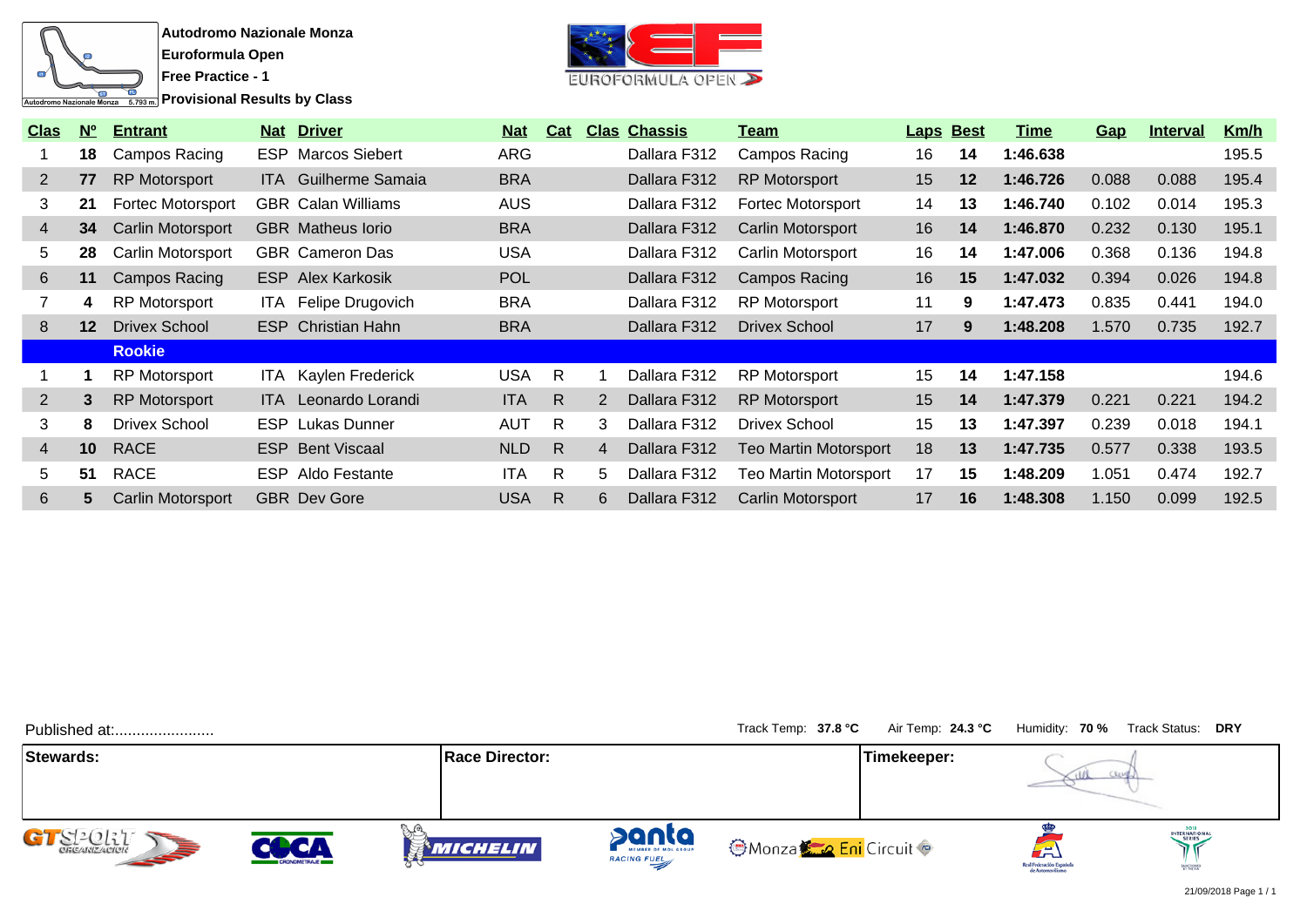



| 1                   |                             | Kaylen Frederick   |                  | R                |        | Dallara F312 5                           |                |                      | Dev Gore         |                  | R                |        | Dallara F312                             |
|---------------------|-----------------------------|--------------------|------------------|------------------|--------|------------------------------------------|----------------|----------------------|------------------|------------------|------------------|--------|------------------------------------------|
|                     |                             |                    |                  |                  |        | <b>RP Motorsport</b>                     |                |                      |                  |                  |                  |        | Carlin Motorsport                        |
| Lap D               | <b>Time</b>                 | Sector 1           | Sector 2         | Sector 3         | T. Spd | <b>Elapsed</b>                           | Lap D          | <b>Time</b>          | Sector 1         | Sector 2         | Sector 3         | T. Spd | <b>Elapsed</b>                           |
| $\mathbf{1}$        | 10:14:27.254                | 10:13:07.073       | 41.142           | 39.039           |        | 160.2 10:14:27.254                       | $\mathbf{1}$   | 10:13:38.160         | 10:12:16.544     | 41.031           | 40.585           |        | 194.9 10:13:38.160                       |
| 2                   | 1:55.857                    | 41.040             | 37.359           | 37.458           |        | 179.7 10:16:23.111                       | 2              | 1:56.260             | 39.123           | 39.435           | 37.702           |        | 229.2 10:15:34.420                       |
| 3                   | 1:48.572                    | 35.543             | 36.724           | 36.305           |        | 250.0 10:18:11.683                       | 3              | 1:50.584             | 36.259           | 36.911           | 37.414           |        | 242.6 10:17:25.004                       |
| $\overline{4}$      | 1:48.390                    | 35.472             | 36.258           | 36.660           |        | 257.1 10:20:00.073                       | $\overline{4}$ | 1:49.761             | 36.227           | 36.607           | 36.927           |        | 243.7 10:19:14.765                       |
| 5                   | 2:00.059                    | 47.464             | 36.221           | 36.374           |        | 243.2 10:22:00.132                       | 5              | 1:49.043             | 35.950           | 36.304           | 36.789           |        | 245.4 10:21:03.808                       |
| $6\phantom{1}$      | 1:48.016                    | 35.778             | 36.064           | 36.174           |        | 258.3 10:23:48.148                       | 6              | 1:52.774             | 37.622           | 37.651           | 37.501           |        | 246.0 10:22:56.582                       |
| $\overline{7}$      | 2:02.358 P                  | 35.707             | 39.777           | 46.874           |        | 249.4 10:25:50.506                       | $\overline{7}$ | 1:49.402             | 36.068           | 36.430           | 36.904           |        | 246.0 10:24:45.984                       |
| 8                   | 7:42.488                    | 6:28.559           | 36.481           | 37.448           |        | 200.3 10:33:32.994                       | 8              | 1:50.331             | 36.118           | 37.175           | 37.038           |        | 246.0 10:26:36.315                       |
| 9                   | 2:01.533                    | 35.865             | 36.474           | 49.194           |        | 246.5 10:35:34.527                       | 9              | 1:48.779             | 36.070           | 36.187           | 36.522           |        | 246.0 10:28:25.094                       |
| 10                  | 1:53.744                    | 41.544             | 36.136           | 36.064           |        | 255.3 10:37:28.271                       | 10             | 1:49.195             | 35.887           | 36.409           | 36.899           |        | 246.5 10:30:14.289                       |
| 11                  | 1:47.774                    | 35.399             | 35.909           | 36.466           |        | 258.3 10:39:16.045                       | 11             | 1:55.769 P           | 36.004           | 36.641           | 43.124           |        | 246.5 10:32:10.058                       |
| 12                  | 1:49.036                    | 35.770             | 36.781           | 36.485           |        | 254.1 10:41:05.081                       | 12             | 6:02.529             | 4:41.289         | 41.228           | 40.012           |        | 176.7 10:38:12.587                       |
| 13                  | 1:54.663                    | 35.627             | 36.226           | 42.810           |        | 252.9 10:42:59.744                       | - 13           | 1:54.088             | 38.794           | 38.295           | 36.999           |        | 234.7 10:40:06.675                       |
| 14                  | 1:47.158                    | 35.338             | 35.832           | 35.988           |        | 258.9 10:44:46.902 14                    |                | 1:49.078             | 36.258           | 36.225           | 36.595           |        | 246.5 10:41:55.753                       |
| 15                  | 1:59.729 P                  | 35.281             | 38.028           | 46.420           |        | 259.6 10:46:46.631                       | 15             | 1:48.695             | 35.748           | 36.520           | 36.427           |        | 247.7 10:43:44.448                       |
| 3                   |                             | Leonardo Lorandi   |                  | R                |        | Dallara F312                             | 16             | 1:48.308             | 35.789           | 36.025           | 36.494           |        | 247.1 10:45:32.756                       |
|                     |                             |                    |                  |                  |        |                                          | 17             | 1:59.429 P           | 36.047           | 37.670           | 45.712           |        | 247.1 10:47:32.185                       |
|                     |                             |                    |                  |                  |        | <b>RP Motorsport</b>                     |                |                      |                  |                  |                  |        |                                          |
|                     |                             |                    |                  |                  |        |                                          |                |                      | Lukas Dunner     |                  | R                |        | Dallara F312                             |
| Lap D               | <b>Time</b>                 | Sector 1           | Sector 2         | Sector 3         | T. Spd | <b>Elapsed</b>                           | 8              |                      |                  |                  |                  |        |                                          |
| $\mathbf{1}$        | 10:13:48.031 P 10:12:13.361 |                    | 42.296           | 52.374           |        | 145.1 10:13:48.031                       |                |                      |                  |                  |                  |        | <b>Drivex School</b>                     |
| $\overline{2}$      | 2:37.960                    | 1:22.433           | 37.431           | 38.096           |        | 190.8 10:16:25.991 Lap D                 |                | <b>Time</b>          | Sector 1         | Sector 2         | Sector 3         | T. Spd | <b>Elapsed</b>                           |
| 3                   | 1:50.460                    | 35.739             | 37.973           | 36.748           |        | 253.5 10:18:16.451                       | $\mathbf{1}$   | 10:13:07.151         | 10:11:32.865     | 45.464           | 48.822           |        | 171.7 10:13:07.151                       |
| $\overline{4}$<br>5 | 1:48.316<br>1:48.061        | 35.512<br>35.678   | 36.437<br>35.997 | 36.367<br>36.386 |        | 255.3 10:20:04.767<br>250.5 10:21:52.828 | 2<br>3         | 1:56.882<br>1:57.053 | 36.962<br>36.428 | 37.068           | 42.852<br>39.666 |        | 243.2 10:15:04.033<br>243.2 10:17:01.086 |
| $6\phantom{1}$      | 1:56.189 P                  |                    |                  | 44.362           |        | 250.0 10:23:49.017                       | $\overline{4}$ |                      |                  | 40.959           | 45.302           |        | 247.7 10:19:01.006                       |
| $\overline{7}$      |                             | 35.756<br>6:53.636 | 36.071<br>42.432 | 40.054           |        | 119.4 10:32:05.139                       | 5              | 1:59.920<br>1:48.484 | 36.567<br>36.163 | 38.051<br>35.925 | 36.396           |        | 242.6 10:20:49.490                       |
| 8                   | 8:16.122<br>1:58.503        | 41.496             | 39.558           | 37.449           |        | 215.1 10:34:03.642                       | 6              | 1:49.857             | 35.970           | 35.700           | 38.187           |        | 243.7 10:22:39.347                       |
| 9                   | 1:48.924                    | 36.098             | 36.274           | 36.552           |        | 245.4 10:35:52.566                       | $\overline{7}$ | 1:47.879             | 35.850           | 35.837           | 36.192           |        | 248.2 10:24:27.226                       |
| 10                  | 1:59.258                    | 35.953             | 35.993           | 47.312           |        | 246.5 10:37:51.824                       | 8              | 1:54.827 P           | 36.053           | 36.263           | 42.511           |        | 246.0 10:26:22.053                       |
| 11                  | 1:47.825                    | 35.759             | 35.897           | 36.169           |        | 246.0 10:39:39.649                       | 9              | 9:10.567             | 7:36.239         | 52.013           | 42.315           |        | 180.6 10:35:32.620                       |
| 12                  | 2:43.477                    | 1:05.419           | 51.048           | 47.010           |        | 169.5 10:42:23.126                       | 10             | 1:52.358             | 36.460           | 38.908           | 36.990           |        | 241.0 10:37:24.978                       |
| 13                  | 1:47.646                    | 35.672             | 35.909           | 36.065           |        | 251.7 10:44:10.772 11                    |                | 1:48.090             | 35.713           | 36.034           | 36.343           |        | 253.5 10:39:13.068                       |
| 14                  | 1:47.379                    | 35.427             | 35.762           | 36.190           |        | 252.9 10:45:58.151                       | 12             | 1:47.793             | 35.718           | 35.820           | 36.255           |        | 246.5 10:41:00.861                       |
| 15                  | 1:56.874 P                  | 35.738             | 35.867           | 45.269           |        | 247.1 10:47:55.025                       | 13             | 1:47.397             | 35.594           |                  | 36.122           |        | 250.5 10:42:48.258                       |
|                     |                             |                    |                  |                  |        |                                          | 14             | 1:50.029             | 35.778           | 35.681<br>37.530 | 36.721           |        | 257.1 10:44:38.287                       |
| 4                   |                             | Felipe Drugovich   |                  |                  |        | Dallara F312                             | 15             | 1:56.586 P           |                  | 37.270           | 43.739           |        | 252.3 10:46:34.873                       |
| Lap D               |                             |                    |                  |                  | T. Spd | RP Motorsport                            |                |                      | 35.577           |                  |                  |        |                                          |

| Lap D          | Time         |   | Sector 1     | Sector 2 | Sector 3 | T. Spd | <b>Elapsed</b>     |
|----------------|--------------|---|--------------|----------|----------|--------|--------------------|
| 1              | 10:14:42.956 |   | 10:12:58.512 | 51.106   | 53.338   | 106.6  | 10:14:42.956       |
| $\overline{2}$ | 2:12.376     |   | 45.914       | 43.608   | 42.854   | 207.6  | 10:16:55.332       |
| 3              | 2:26.944 P   |   | 45.160       | 42.804   | 58.980   | 187.1  | 10:19:22.276       |
| $\overline{4}$ | 14:09.615    |   | 12:51.312    | 39.648   | 38.655   | 154.0  | 10:33:31.891       |
| 5              | 2:02.981     |   | 40.185       | 36.891   | 45.905   | 201.4  | 10:35:34.872       |
| 6              | 1:49.320     |   | 35.901       | 36.553   | 36.866   |        | 252.3 10:37:24.192 |
| 7              | 1:51.336     |   | 35.648       | 36.395   | 39.293   | 252.9  | 10:39:15.528       |
| 8              | 1:52.841     |   | 36.139       | 36.629   | 40.073   | 254.1  | 10:41:08.369       |
| 9              | 1:47.473     |   | 35.417       | 35.836   | 36.220   | 248.8  | 10:42:55.842       |
| 10             | 1:48.207     |   | 35.630       | 36.274   | 36.303   |        | 248.2 10:44:44.049 |
| 11             | 1:53.583     | P | 35.317       | 36.225   | 42.041   | 253.5  | 10:46:37.632       |









**Monza Eni** Circuit



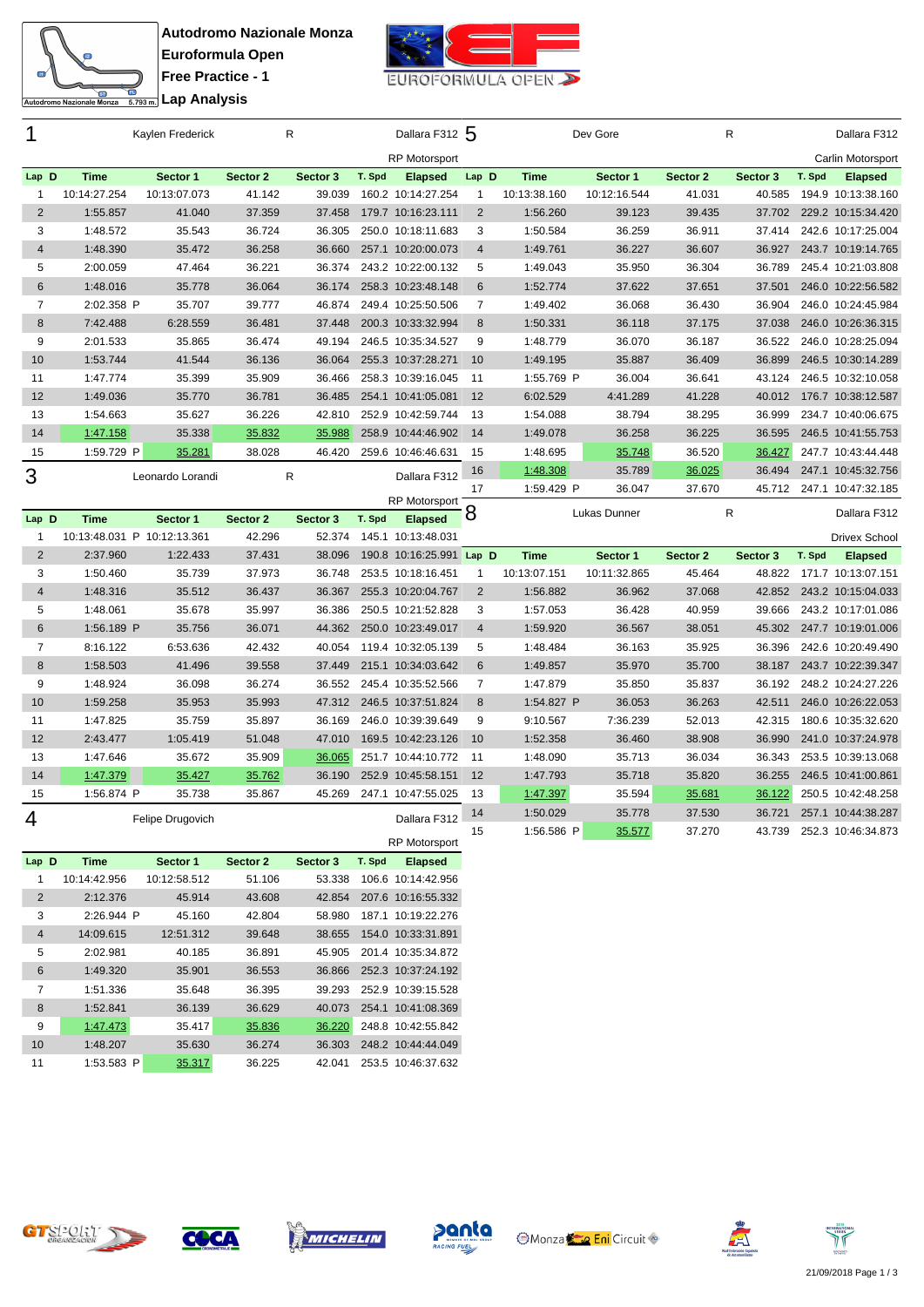



| 10             |              | <b>Bent Viscaal</b> |          | R        |        | Dallara F312 12                             |                |              | Christian Hahn |          |          |        | Dallara F312         |
|----------------|--------------|---------------------|----------|----------|--------|---------------------------------------------|----------------|--------------|----------------|----------|----------|--------|----------------------|
|                |              |                     |          |          |        | <b>Teo Martin Motorsport</b>                |                |              |                |          |          |        | <b>Drivex School</b> |
| Lap D          | <b>Time</b>  | Sector 1            | Sector 2 | Sector 3 | T. Spd | <b>Elapsed</b>                              | Lap D          | <b>Time</b>  | Sector 1       | Sector 2 | Sector 3 | T. Spd | <b>Elapsed</b>       |
| $\mathbf{1}$   | 10:12:32.104 | 10:11:10.962        | 41.487   | 39.655   |        | 144.7 10:12:32.104                          | 1              | 10:12:37.313 | 10:11:15.501   | 41.272   | 40.540   |        | 173.3 10:12:37.313   |
| $\overline{2}$ | 1:55.440     | 38.444              | 38.845   | 38.151   |        | 184.3 10:14:27.544                          | 2              | 1:55.735     | 38.294         | 39.916   | 37.525   |        | 232.2 10:14:33.048   |
| 3              | 1:57.128     | 37.495              | 42.350   | 37.283   |        | 190.8 10:16:24.672                          | 3              | 1:49.489     | 36.242         | 36.693   | 36.554   |        | 247.7 10:16:22.537   |
| $\overline{4}$ | 1:52.448     | 36.565              | 39.249   | 36.634   |        | 216.8 10:18:17.120                          | $\overline{4}$ | 1:48.620     | 36.022         | 36.141   | 36.457   |        | 247.1 10:18:11.157   |
| 5              | 2:12.749 P   | 42.198              | 39.852   | 50.699   |        | 142.8 10:20:29.869                          | 5              | 1:51.271     | 36.726         | 36.403   | 38.142   |        | 247.7 10:20:02.428   |
| $6\phantom{1}$ | 5:51.244     | 4:29.140            | 44.893   | 37.211   |        | 147.9 10:26:21.113                          | 6              | 1:48.403     | 35.990         | 35.962   | 36.451   |        | 246.5 10:21:50.831   |
| $\overline{7}$ | 1:48.180     | 35.734              | 36.139   | 36.307   |        | 248.8 10:28:09.293                          | $\overline{7}$ | 1:51.883     | 36.141         | 39.025   | 36.717   |        | 242.1 10:23:42.714   |
| 8              | 1:48.361     | 35.836              | 36.279   | 36.246   |        | 247.1 10:29:57.654                          | 8              | 1:49.467     | 37.076         | 36.124   | 36.267   |        | 238.9 10:25:32.181   |
| 9              | 1:48.225     | 35.948              | 36.036   | 36.241   |        | 246.5 10:31:45.879                          | 9              | 1:48.208     | 35.713         | 36.060   | 36.435   |        | 248.8 10:27:20.389   |
| 10             | 1:48.074     | 35.884              | 35.981   | 36.209   |        | 246.5 10:33:33.953                          | 10             | 1:56.570 P   | 36.115         | 35.781   | 44.674   |        | 242.1 10:29:16.959   |
| 11             | 1:55.138     | 41.841              | 37.000   | 36.297   |        | 253.5 10:35:29.091                          | 11             | 7:37.535     | 6:23.831       | 36.930   | 36.774   |        | 168.4 10:36:54.494   |
| 12             | 1:51.700     | 35.548              | 37.318   | 38.834   |        | 250.0 10:37:20.791                          | 12             | 1:49.453     | 36.256         | 36.571   | 36.626   |        | 241.0 10:38:43.947   |
| 13             | 1:47.735     | 35.681              | 35.937   | 36.117   |        | 251.1 10:39:08.526                          | 13             | 1:48.502     | 36.056         | 35.999   | 36.447   |        | 242.6 10:40:32.449   |
| 14             | 1:50.278     | 35.793              | 36.064   | 38.421   |        | 247.1 10:40:58.804                          | 14             | 1:48.491     | 35.850         | 36.106   | 36.535   |        | 243.7 10:42:20.940   |
| 15             | 1:47.742     | 35.494              | 36.276   | 35.972   |        | 254.7 10:42:46.546                          | 15             | 1:48.400     | 36.079         | 35.990   | 36.331   |        | 244.3 10:44:09.340   |
| 16             | 1:50.638     | 35.728              | 36.560   | 38.350   |        | 248.2 10:44:37.184                          | 16             | 1:50.403     | 37.998         | 36.123   | 36.282   |        | 243.2 10:45:59.743   |
| 17             | 1:55.823     | 35.423              | 40.606   | 39.794   |        | 254.1 10:46:33.007                          | 17             | 1:56.982 P   | 35.729         | 36.802   | 44.451   |        | 248.8 10:47:56.725   |
| 18             | 1:59.806 P   | 35.417              | 35.834   | 48.555   |        | 251.7 10:48:32.813                          | 8              |              | Marcos Siebert |          |          |        | Dallara F312         |
| 11             |              | Alex Karkosik       |          |          |        | Dallara F312                                |                |              |                |          |          |        | Campos Racing        |
|                |              |                     |          |          |        | Campos Racing                               | Lap D          | <b>Time</b>  | Sector 1       | Sector 2 | Sector 3 | T. Spd | <b>Elapsed</b>       |
| Lap D          | <b>Time</b>  | Sector 1            | Sector 2 | Sector 3 | T. Spd | <b>Elapsed</b>                              | 1              | 10:12:52.449 | 10:11:29.226   | 42.059   | 41.164   |        | 158.5 10:12:52.449   |
| $\mathbf{1}$   | 10:12:39.495 | 10:11:22.021        | 39.101   | 38.373   |        | 181.5 10:12:39.495                          | 2              | 2:02.407     | 44.745         | 39.142   | 38.520   |        | 187.5 10:14:54.856   |
| $\overline{2}$ | 1:50.591     | 36.548              | 37.247   | 36.796   |        | 247.1 10:14:30.086                          | 3              | 2:03.435     | 40.244         | 44.117   | 39.074   |        | 248.2 10:16:58.291   |
| 3              | 1:48.919     | 36.381              | 35.949   | 36.589   |        | 247.7 10:16:19.005                          | $\overline{4}$ | 1:54.948     | 36.660         | 41.388   | 36.900   |        | 251.1 10:18:53.239   |
| $\overline{4}$ | 1:47.999     | 35.859              | 35.803   | 36.337   |        | 245.4 10:18:07.004                          | 5              | 1:48.598     | 35.851         | 36.231   | 36.516   |        | 245.4 10:20:41.837   |
| 5              | 2:01.097     | 39.404              | 43.146   | 38.547   |        | 244.8 10:20:08.101                          | 6              | 1:48.374     | 35.976         | 36.051   | 36.347   |        | 248.2 10:22:30.211   |
| 6              | 1:47.581     | 35.536              | 35.906   | 36.139   |        | 255.3 10:21:55.682                          | $\overline{7}$ |              |                |          | 37.225   |        | 247.1 10:24:21.798   |
| $\overline{7}$ |              |                     |          |          |        |                                             |                | 1:51.587     | 36.172         | 38.190   |          |        |                      |
| 8              | 1:47.360     | 35.613              | 35.728   | 36.019   |        | 250.0 10:23:43.042                          | 8              | 1:56.348     | 35.745         | 43.976   | 36.627   |        | 247.1 10:26:18.146   |
|                | 1:47.760     | 35.589              | 35.924   | 36.247   |        | 246.0 10:25:30.802                          | 9              | 1:56.105 P   | 36.024         | 36.124   | 43.957   |        | 246.5 10:28:14.251   |
| 9              | 1:56.123 P   | 35.850              | 35.765   | 44.508   |        | 244.8 10:27:26.925                          | 10             | 7:13.600     | 5:53.387       | 39.871   | 40.342   |        | 191.8 10:35:27.851   |
| 10             | 9:48.047     | 8:26.191            | 40.748   | 41.108   |        | 192.1 10:37:14.972                          | 11             | 1:57.854     | 39.048         | 40.646   | 38.160   |        | 228.3 10:37:25.705   |
| 11             | 2:03.012     | 43.276              | 43.050   | 36.686   |        | 225.0 10:39:17.984                          | 12             | 1:51.438     | 35.341         | 36.607   | 39.490   |        | 260.2 10:39:17.143   |
| 12             | 1:48.163     | 35.067              | 36.003   | 37.093   |        | 257.1 10:41:06.147                          | 13             | 1:52.228     | 35.192         | 36.523   | 40.513   |        | 258.3 10:41:09.371   |
| 13             | 1:47.353     | 35.339              | 35.948   | 36.066   |        | 254.7 10:42:53.500                          | 14             | 1:46.638     | 35.128         | 35.730   | 35.780   |        | 260.8 10:42:56.009   |
| 14             | 1:49.608     | 35.656              | 36.081   | 37.871   |        | 250.0 10:44:43.108                          | 15             | 1:49.084     | 35.439         | 37.312   | 36.333   |        | 255.9 10:44:45.093   |
| 15             | 1:47.032     | 35.399              | 35.795   | 35.838   |        | 254.1 10:46:30.140<br>216.4 10:48:30.214 21 | 16             | 2:06.189 P   | 35.071         | 38.694   | 52.424   |        | 258.9 10:46:51.282   |

|                |              |   |              |          |          |        | Fortec Motorsport  |
|----------------|--------------|---|--------------|----------|----------|--------|--------------------|
| Lap D          | <b>Time</b>  |   | Sector 1     | Sector 2 | Sector 3 | T. Spd | <b>Elapsed</b>     |
| 1              | 10:13:04.875 |   | 10:11:30.018 | 46.436   | 48.421   | 145.1  | 10:13:04.875       |
| $\overline{2}$ | 1:49.667     |   | 36.195       | 36.766   | 36.706   |        | 248.8 10:14:54.542 |
| 3              | 2:01.652     |   | 36.848       | 36.600   | 48.204   |        | 232.7 10:16:56.194 |
| $\overline{4}$ | 2:05.911     |   | 41.907       | 40.038   | 43.966   |        | 237.3 10:19:02.105 |
| 5              | 1:48.252     |   | 35.469       | 36.421   | 36.362   |        | 255.3 10:20:50.357 |
| 6              | 1:47.753     |   | 35.441       | 36.090   | 36.222   |        | 257.7 10:22:38.110 |
| 7              | 1:59.415 P   |   | 39.331       | 36.941   | 43.143   | 194.9  | 10:24:37.525       |
| 8              | 10:56.075    |   | 9:19.839     | 52.493   | 43.743   | 187.8  | 10:35:33.600       |
| 9              | 1:56.091     |   | 35.754       | 36.360   | 43.977   |        | 253.5 10:37:29.691 |
| 10             | 1:49.771     |   | 35.481       | 36.591   | 37.699   |        | 256.5 10:39:19.462 |
| 11             | 1:47.110     |   | 35.248       | 35.674   | 36.188   | 257.7  | 10:41:06.572       |
| 12             | 1:50.871     |   | 38.047       | 36.793   | 36.031   |        | 258.3 10:42:57.443 |
| 13             | 1:46.740     |   | 34.971       | 35.873   | 35.896   | 258.9  | 10:44:44.183       |
| 14             | 2:03.853     | P | 35.741       | 39.697   | 48.415   |        | 241.6 10:46:48.036 |









panta



17 Tr

 $\mathbb{R}$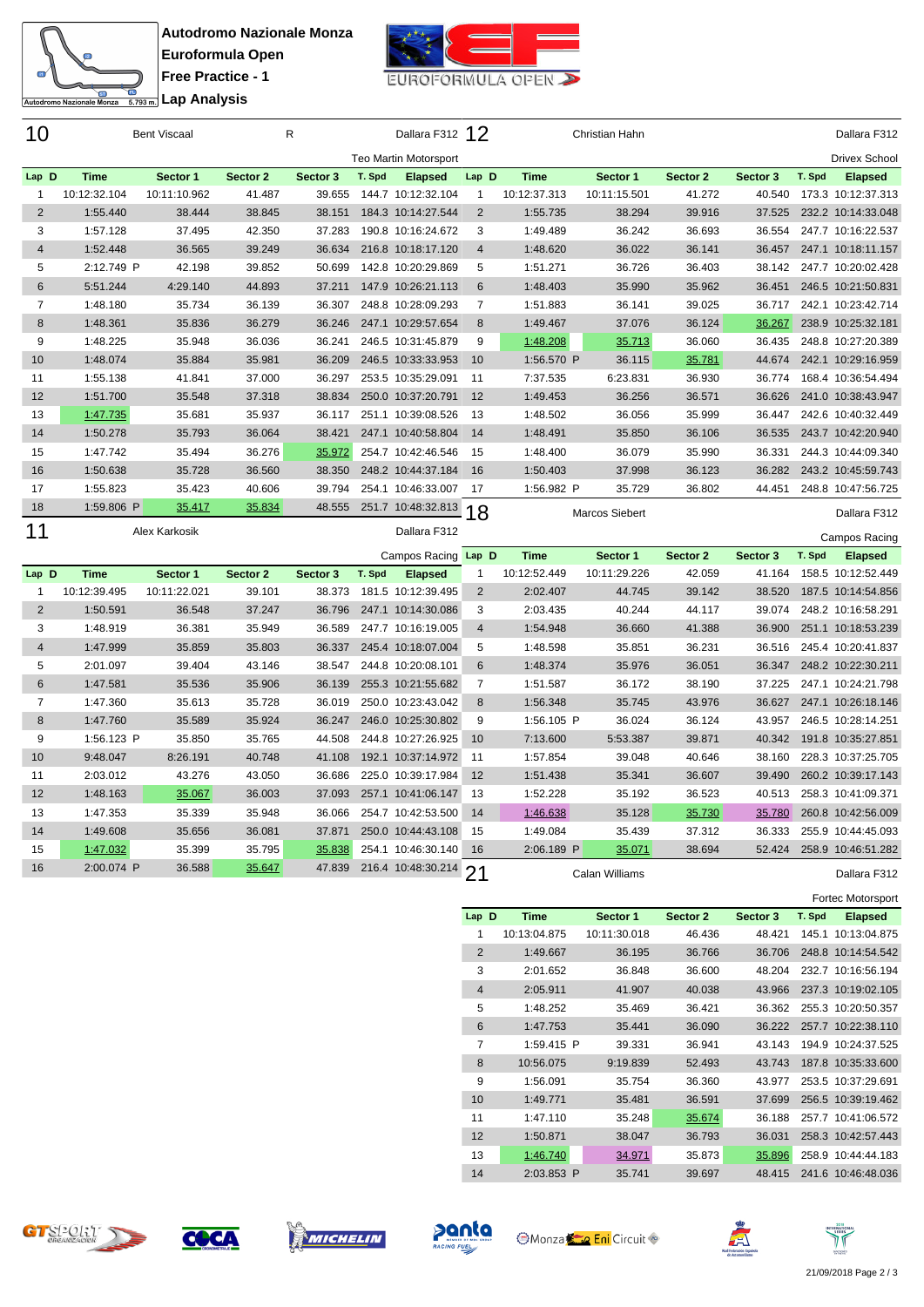



| 28                      |                             | Cameron Das      |                  |                  |        | Dallara F312 51                          |                |                      | Aldo Festante    |                  | R                |        | Dallara F312                             |
|-------------------------|-----------------------------|------------------|------------------|------------------|--------|------------------------------------------|----------------|----------------------|------------------|------------------|------------------|--------|------------------------------------------|
|                         |                             |                  |                  |                  |        | Carlin Motorsport                        |                |                      |                  |                  |                  |        | <b>Teo Martin Motorsport</b>             |
| Lap D                   | <b>Time</b>                 | Sector 1         | Sector 2         | Sector 3         | T. Spd | <b>Elapsed</b>                           | Lap D          | <b>Time</b>          | Sector 1         | Sector 2         | Sector 3         | T. Spd | <b>Elapsed</b>                           |
| 1                       | 10:13:04.080                | 10:11:31.940     | 42.758           | 49.382           |        | 150.6 10:13:04.080                       | 1              | 10:13:39.336         | 10:12:14.326     | 42.436           | 42.574           |        | 149.1 10:13:39.336                       |
| $\sqrt{2}$              | 2:02.963                    | 36.578           | 42.660           | 43.725           |        | 243.2 10:15:07.043                       | $\sqrt{2}$     | 2:32.713             | 36.707           | 43.569           | 1:12.437         |        | 248.2 10:16:12.049                       |
| 3                       | 1:49.176                    | 36.122           | 36.505           | 36.549           |        | 249.4 10:16:56.219                       | 3              | 2:05.991             | 51.753           | 37.063           | 37.175           |        | 163.8 10:18:18.040                       |
| $\overline{4}$          | 1:49.016                    | 36.081           | 36.394           | 36.541           |        | 246.0 10:18:45.235                       | $\overline{4}$ | 1:49.168             | 35.901           | 36.431           | 36.836           |        | 252.9 10:20:07.208                       |
| 5                       | 1:48.612                    | 35.935           | 36.186           | 36.491           |        | 246.0 10:20:33.847                       | 5              | 1:54.368             | 40.814           | 36.897           | 36.657           |        | 249.4 10:22:01.576                       |
| $\,6$                   | 1:48.523                    | 35.854           | 36.019           | 36.650           |        | 245.4 10:22:22.370                       | 6              | 1:48.603             | 35.496           | 36.449           | 36.658           |        | 254.7 10:23:50.179                       |
| 7                       | 1:48.289                    | 35.850           | 36.066           | 36.373           |        | 247.1 10:24:10.659                       | $\overline{7}$ | 2:01.337 P           | 37.731           | 37.313           | 46.293           |        | 255.3 10:25:51.516                       |
| 8                       | 1:48.296                    | 35.799           | 36.088           | 36.409           |        | 247.1 10:25:58.955                       | 8              | 5:36.807             | 4:18.759         | 39.502           | 38.546           |        | 193.2 10:31:28.323                       |
| 9                       | 1:54.388 P                  | 35.887           | 36.004           | 42.497           |        | 247.1 10:27:53.343                       | 9              | 1:56.562             | 36.650           | 37.469           | 42.443           |        | 241.0 10:33:24.885                       |
| 10                      | 7:44.524                    | 6:24.134         | 41.695           | 38.695           |        | 199.2 10:35:37.867                       | 10             | 2:05.795             | 48.531           | 39.819           | 37.445           |        | 207.6 10:35:30.680                       |
| 11                      | 1:48.837                    | 35.834           | 36.113           | 36.890           |        | 249.4 10:37:26.704                       | 11             | 1:48.389             | 36.001           | 36.019           | 36.369           |        | 248.2 10:37:19.069                       |
| 12                      | 1:47.626                    | 35.345           | 35.831           | 36.450           |        | 257.7 10:39:14.330                       | 12             | 1:50.335             | 36.229           | 36.244           | 37.862           |        | 246.5 10:39:09.404                       |
| 13                      | 1:57.254                    | 40.896           | 38.363           | 37.995           |        | 254.7 10:41:11.584                       | -13            | 1:48.225             | 35.774           | 35.892           | 36.559           |        | 252.3 10:40:57.629                       |
| 14                      | 1:47.006                    | 35.449           | 35.589           | 35.968           |        | 255.9 10:42:58.590                       | 14             | 1:50.049             | 36.130           | 36.296           | 37.623           |        | 245.4 10:42:47.678                       |
| 15                      | 1:47.404                    | 35.184           | 36.271           | 35.949           |        | 258.3 10:44:45.994                       | 15             | 1:48.209             | 35.811           | 35.714           | 36.684           |        | 251.7 10:44:35.887                       |
| 16                      | 1:54.297 P                  | 35.284           | 36.743           | 42.270           |        | 259.6 10:46:40.291                       | 16             | 1:52.747             | 36.264           | 39.504           | 36.979           |        | 247.1 10:46:28.634                       |
|                         |                             |                  |                  |                  |        |                                          |                | 1:58.034 P           |                  |                  | 44.928           |        | 247.1 10:48:26.668                       |
|                         |                             |                  |                  |                  |        |                                          | 17             |                      | 36.154           | 36.952           |                  |        |                                          |
| 34                      |                             | Matheus Iorio    |                  |                  |        | Dallara F312                             |                |                      | Guilherme Samaia |                  |                  |        | Dallara F312                             |
|                         |                             |                  |                  |                  |        | Carlin Motorsport 77                     |                |                      |                  |                  |                  |        |                                          |
| Lap D                   | <b>Time</b>                 | Sector 1         | Sector 2         | Sector 3         | T. Spd | <b>Elapsed</b>                           |                |                      |                  |                  |                  |        | <b>RP Motorsport</b>                     |
| 1                       | 10:14:03.808 P 10:11:58.462 |                  | 1:15.070         | 50.276           |        | 184.6 10:14:03.808 Lap D                 |                | <b>Time</b>          | Sector 1         | Sector 2         | Sector 3         | T. Spd | <b>Elapsed</b>                           |
| $\overline{2}$          | 4:03.533                    | 2:45.295         | 37.511           | 40.727           |        | 188.8 10:18:07.341                       | 1              | 10:14:36.986         | 10:13:00.133     | 52.878           | 43.975           |        | 170.8 10:14:36.986                       |
| 3                       | 2:03.724                    | 40.833           | 40.944           | 41.947           |        | 224.5 10:20:11.065                       | 2              | 1:49.691             | 36.170           | 36.609           | 36.912           |        | 246.0 10:16:26.677                       |
| $\overline{\mathbf{4}}$ | 1:48.056                    | 35.481           | 35.977           | 36.598           |        | 255.9 10:21:59.121                       | 3              | 1:48.680             | 35.192           | 36.831           | 36.657           |        | 258.3 10:18:15.357                       |
| 5                       | 1:50.156                    | 35.479           | 36.265           | 38.412           |        | 257.1 10:23:49.277                       | 4              | 1:54.831             | 35.767           | 38.773           | 40.291           |        | 250.0 10:20:10.188                       |
| $6\phantom{1}$          | 1:47.748                    | 35.528           | 35.976           | 36.244           |        | 255.3 10:25:37.025                       | 5              | 1:48.387             | 35.719           | 36.242           | 36.426           |        | 251.7 10:21:58.575                       |
| 7                       | 1:52.950                    | 35.695           | 38.615           | 38.640           |        | 249.4 10:27:29.975                       | 6              | 1:52.523             | 35.734           | 40.438           | 36.351           |        | 250.0 10:23:51.098                       |
| $\bf 8$                 | 1:56.102 P                  | 35.779           | 35.938           | 44.385           |        | 247.1 10:29:26.077                       | 7              | 1:48.261             | 35.737           | 36.046           | 36.478           |        | 255.9 10:25:39.359                       |
| 9                       | 6:12.570                    | 4:57.245         | 38.012           | 37.313           |        | 188.4 10:35:38.647                       | 8              | 1:57.867 P           | 36.127           | 36.394           | 45.346           |        | 250.0 10:27:37.226                       |
| 10                      | 1:48.786                    | 35.748           | 36.108           | 36.930           |        | 255.9 10:37:27.433                       | 9              | 6:48.899             | 5:11.477         | 49.333           | 48.089           |        | 168.2 10:34:26.125                       |
| 11                      | 1:47.256                    | 35.344           | 35.637           | 36.275           |        | 258.9 10:39:14.689                       | 10<br>-11      | 2:56.231             | 58.636           | 1:05.644         | 51.951           |        | 229.2 10:37:22.356                       |
| 12                      | 1:47.421                    | 35.349           | 35.632           | 36.440<br>36.174 |        | 254.7 10:41:02.110                       | 12             | 1:58.056             | 35.859           | 45.046           | 37.151           |        | 250.5 10:39:20.412                       |
| 13<br>14                | 1:47.027<br>1:46.870        | 35.414           | 35.439<br>35.551 | 36.103           |        | 256.5 10:42:49.137<br>258.3 10:44:36.007 | 13             | 1:46.726<br>1:46.777 | 35.206<br>35.198 | 35.626<br>35.426 | 35.894<br>36.153 |        | 258.9 10:41:07.138<br>260.2 10:42:53.915 |
| 15                      | 1:48.387                    | 35.216<br>35.757 | 36.012           | 36.618           |        | 248.2 10:46:24.394                       | 14             | 1:48.288             | 35.234           | 36.792           | 36.262           |        | 257.7 10:44:42.203                       |











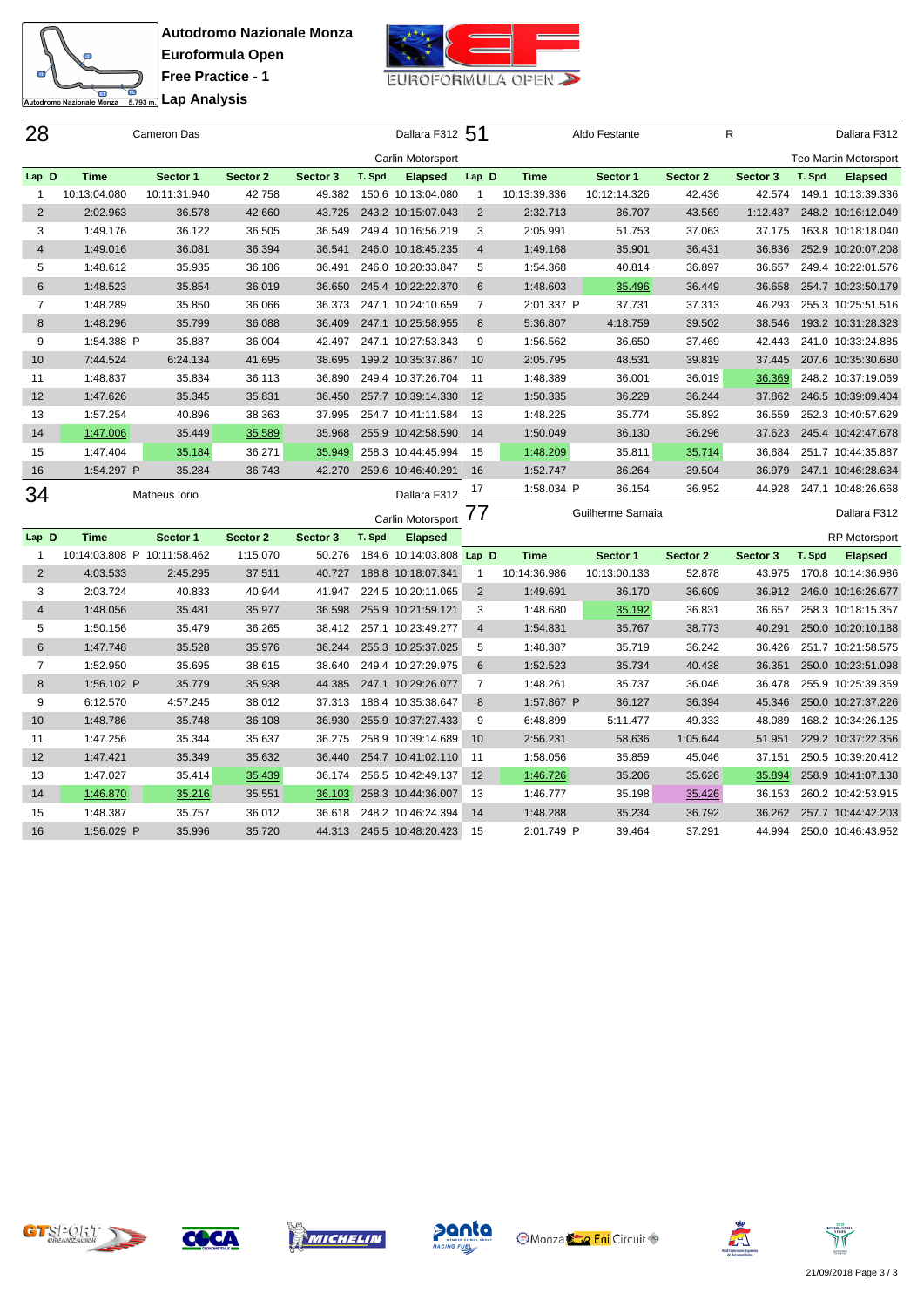



|                   |           | Sector - 1            |        |           | Sector - 2            |        |                 | Sector - 3            |             |                |                 | <b>Ideal Lap vs Best Lap</b> |          |                         |       |
|-------------------|-----------|-----------------------|--------|-----------|-----------------------|--------|-----------------|-----------------------|-------------|----------------|-----------------|------------------------------|----------|-------------------------|-------|
| <b>Clas</b>       | <b>No</b> | <b>Driver</b>         | Time   | <b>N°</b> | <b>Driver</b>         | Time   | <b>No</b>       | <b>Driver</b>         | <b>Time</b> | <b>Clas</b>    | <b>No</b>       | <b>Driver</b>                |          | Ideal Lap Best Lap Clas |       |
|                   | 21        | Calan Williams        | 34.971 | 77        | Guilherme Samaia      | 35.426 | 18              | <b>Marcos Siebert</b> | 35.780      |                | 77              | Guilherme Samaia             |          | 1:46.512 1:46.726       | - 2   |
| $\overline{2}$    | 11        | Alex Karkosik         | 35.067 | 34        | Matheus Iorio         | 35.439 | 11              | Alex Karkosik         | 35.838      | $\overline{2}$ | 21              | <b>Calan Williams</b>        |          | 1:46.541 1:46.740       |       |
| 3                 | 18        | <b>Marcos Siebert</b> | 35.071 | 28        | Cameron Das           | 35.589 | 77              | Guilherme Samaia      | 35.894      | 3              | 11              | Alex Karkosik                |          | 1:46.552 1:47.032       | - 6   |
| 4                 | 28        | Cameron Das           | 35.184 | 11        | Alex Karkosik         | 35.647 | 21              | <b>Calan Williams</b> | 35.896      | 4              | 18              | <b>Marcos Siebert</b>        |          | 1:46.581 1:46.638       |       |
| 5                 | 77        | Guilherme Samaia      | 35.192 | -21       | Calan Williams        | 35.674 | 28              | Cameron Das           | 35.949      | 5              | 28              | Cameron Das                  |          | 1:46.722 1:47.006       | - 5   |
| 6                 | 34        | Matheus Iorio         | 35.216 | 8         | Lukas Dunner          | 35.681 | 10 <sup>1</sup> | <b>Bent Viscaal</b>   | 35.972      | 6              | 34              | Matheus Iorio                |          | 1:46.758 1:46.870       | -4    |
|                   |           | Kaylen Frederick      | 35.281 | -51       | Aldo Festante         | 35.714 |                 | Kaylen Frederick      | 35.988      |                |                 | Kaylen Frederick             |          | 1:47.101 1:47.158       | - 7   |
| 8                 | 4         | Felipe Drugovich      | 35.317 | 18        | <b>Marcos Siebert</b> | 35,730 | 3               | Leonardo Lorandi      | 36.065      | 8              | 10 <sup>°</sup> | <b>Bent Viscaal</b>          |          | 1:47.223 1:47.735       | $-11$ |
| 9                 | 10        | <b>Bent Viscaal</b>   | 35.417 | 3         | Leonardo Lorandi      | 35.762 | 34              | Matheus Iorio         | 36.103      | 9              | 3               | Leonardo Lorandi             |          | 1:47.254 1:47.379       | -8    |
| 10 <sup>°</sup>   | 3         | Leonardo Lorandi      | 35.427 | 12        | <b>Christian Hahn</b> | 35.781 | 8               | Lukas Dunner          | 36.122      | 10             | 4               | Felipe Drugovich             |          | 1:47.373 1:47.473 10    |       |
| 11                | 51        | Aldo Festante         | 35.496 |           | Kaylen Frederick      | 35.832 | 4               | Felipe Drugovich      | 36.220      | 11             | 8               | Lukas Dunner                 |          | 1:47.380 1:47.397       | -9    |
| $12 \overline{ }$ | 8         | Lukas Dunner          | 35.577 | 10        | <b>Bent Viscaal</b>   | 35.834 | 12 <sup>2</sup> | Christian Hahn        | 36.267      | 12             | 51              | Aldo Festante                |          | 1:47.579 1:48.209       | $-13$ |
| 13                | 12        | Christian Hahn        | 35.713 | 4         | Felipe Drugovich      | 35.836 | -51             | Aldo Festante         | 36.369      | 13             | 12              | Christian Hahn               | 1:47.761 | 1:48.208                | 12    |
| 14                |           | Dev Gore              | 35.748 | 5         | Dev Gore              | 36.025 | $5^{\circ}$     | Dev Gore              | 36.427      | 14             | 5               | Dev Gore                     |          | 1:48.200 1:48.308       | 14    |













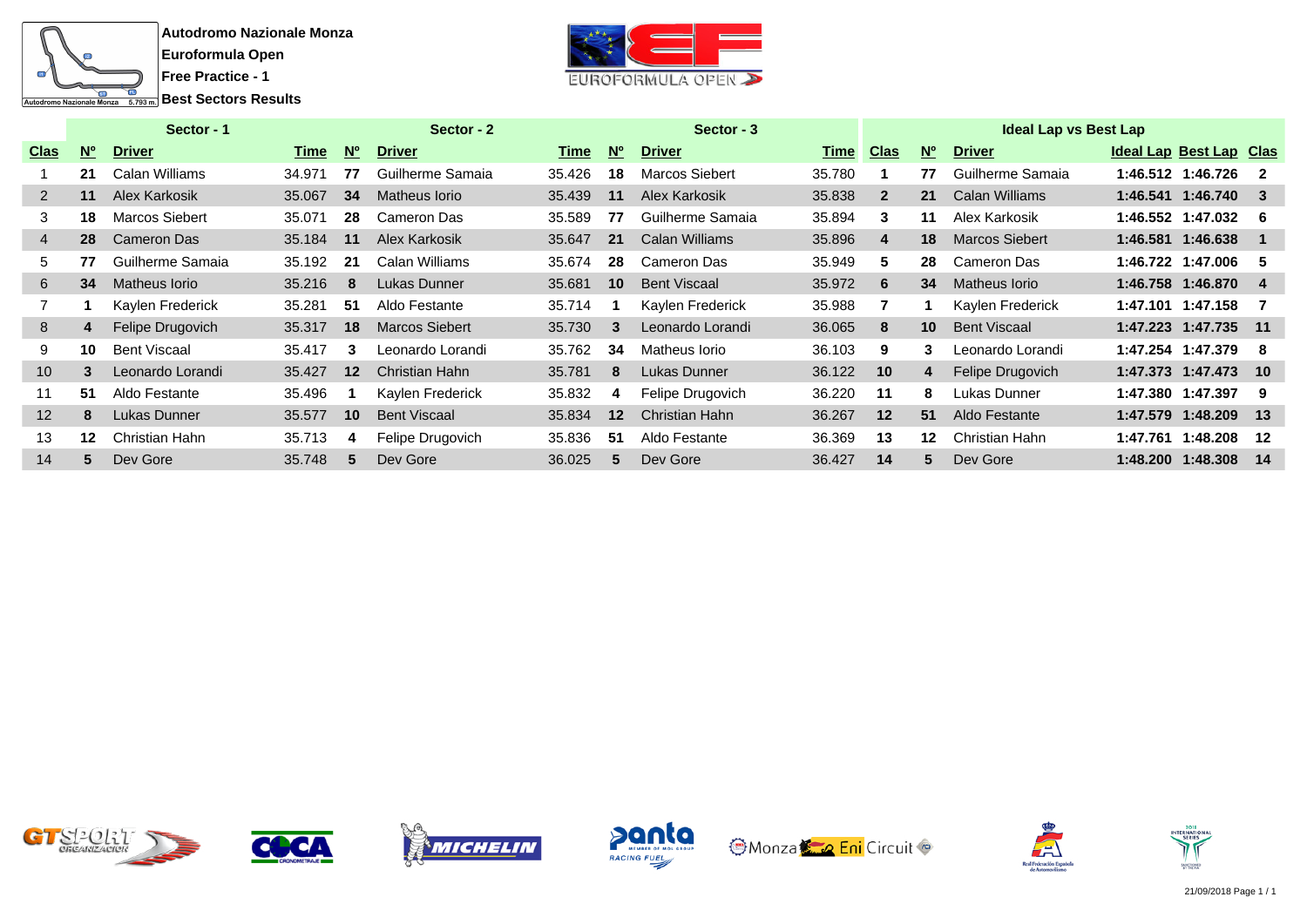



|                 |                 |                          |            |                           |            |            |            |                |                          | <b>Best 1</b> |                   | <b>Best 2</b> |                  | Best 3   |     | Best 4   |                 | Best 5       |                  |
|-----------------|-----------------|--------------------------|------------|---------------------------|------------|------------|------------|----------------|--------------------------|---------------|-------------------|---------------|------------------|----------|-----|----------|-----------------|--------------|------------------|
| <b>CIS</b>      | $N^{\circ}$     | <b>Entrant</b>           | <b>Nat</b> | <b>Driver</b>             | <b>Nat</b> | <b>Cat</b> | <b>CIs</b> | <b>Chassis</b> | <u>Team</u>              | <u>Time</u>   | Lap               | Time          | Lap              | Time     | Lap | Time     | Lap             | <u>Time</u>  | Lap <sub>1</sub> |
|                 | 18              | Campos Racing            | ESP.       | <b>Marcos Siebert</b>     | ARG        |            |            | Dallara F312   | Campos Racing            | 1:46.638      | 14                | :48.374       | -6               | :48.598  | 5   | 1:49.084 | 15              | 1:51.438     | -12              |
| $2^{\circ}$     | 77              | <b>RP Motorsport</b>     | ITA.       | Guilherme Samaia          | <b>BRA</b> |            |            | Dallara F312   | <b>RP Motorsport</b>     | 1:46.726      | $12 \overline{ }$ | :46.777       | 13               | :48.261  |     | 1:48.288 | 14              | 1:48.387     | -5               |
|                 | 21              | <b>Fortec Motorsport</b> |            | <b>GBR</b> Calan Williams | <b>AUS</b> |            |            | Dallara F312   | Fortec Motorsport        | 1:46.740      | 13                | 1:47.110      | 11               | 1:47.753 | 6   | 1:48.252 | 5               | 1:49.667     | -2               |
| 4               | 34              | <b>Carlin Motorsport</b> |            | <b>GBR</b> Matheus lorio  | <b>BRA</b> |            |            | Dallara F312   | <b>Carlin Motorsport</b> | 1:46.870      | -14               | 1:47.027      | 13               | 1:47.256 | 11  | 1:47.421 | 12 <sup>2</sup> | 1:47.748     | - 6              |
| 5               | 28              | Carlin Motorsport        |            | <b>GBR</b> Cameron Das    | <b>USA</b> |            |            | Dallara F312   | Carlin Motorsport        | 1:47.006      | 14                | :47.404       | 15               | :47.626  | 12  | :48.289  |                 | 1:48.296     | -8               |
| 6               | 11              | Campos Racing            | ESP.       | Alex Karkosik             | <b>POL</b> |            |            | Dallara F312   | Campos Racing            | 1:47.032      | 15                | 1:47.353      | 13               | 1:47.360 |     | 1:47.581 | 6               | 1:47.760 8   |                  |
|                 |                 | <b>RP Motorsport</b>     | ITA.       | Kaylen Frederick          | <b>USA</b> | R.         |            | Dallara F312   | <b>RP Motorsport</b>     | 1:47.158      | 14                | 1:47.774      | -11              | 1:48.016 | -6  | 1:48.390 | -4              | $1:48.572$ 3 |                  |
| 8               | 3               | <b>RP Motorsport</b>     | <b>ITA</b> | Leonardo Lorandi          | <b>ITA</b> | R.         |            | Dallara F312   | <b>RP Motorsport</b>     | 1:47.379      | 14                | 1:47.646      | 13               | 1:47.825 | 11  | 1:48.061 | 5               | $1:48.316$ 4 |                  |
| 9               | 8               | Drivex School            | ESP        | Lukas Dunner              | AUT        | R.         | 3          | Dallara F312   | Drivex School            | 1:47.397      | 13                | 1:47.793      | 12 <sup>12</sup> | 1:47.879 |     | 1:48.090 |                 | 1:48.484     | -5               |
| 10 <sup>°</sup> | 4               | <b>RP Motorsport</b>     | <b>ITA</b> | Felipe Drugovich          | <b>BRA</b> |            |            | Dallara F312   | <b>RP Motorsport</b>     | 1:47.473      | 9                 | 1:48.207      | 10 <sup>1</sup>  | 1:49.320 | 6   | 1:51.336 |                 | 1:52.841     | -8               |
| 11              | 10              | RACE                     | ESP.       | <b>Bent Viscaal</b>       | <b>NLD</b> | R.         | 4          | Dallara F312   | Teo Martin Motorsport    | 1:47.735      | 13                | 1:47.742      | 15               | :48.074  | 10  | 1:48.180 |                 | 1:48.225     | -9               |
| 12 <sup>2</sup> | 12 <sup>2</sup> | Drivex School            | <b>ESP</b> | <b>Christian Hahn</b>     | <b>BRA</b> |            |            | Dallara F312   | <b>Drivex School</b>     | 1:48.208      | 9                 | 1:48.400      | 15               | 1:48.403 | 6   | 1:48.491 | 14              | 1:48.502 13  |                  |
| 13              | 51              | RACE                     | ESP.       | Aldo Festante             | ITA        | R.         | 5          | Dallara F312   | Teo Martin Motorsport    | 1:48.209      | 15                | :48.225       | 13               | :48.389  |     | 1:48.603 | 6               | 1:49.168     | -4               |
| 14              | 5               | <b>Carlin Motorsport</b> |            | <b>GBR</b> Dev Gore       | <b>USA</b> | R.         | 6          | Dallara F312   | Carlin Motorsport        | 1:48.308      | 16                | 1:48.695      | 15               | 1:48.779 | 9   | 1:49.043 | 5               | 1:49.078     | 14               |













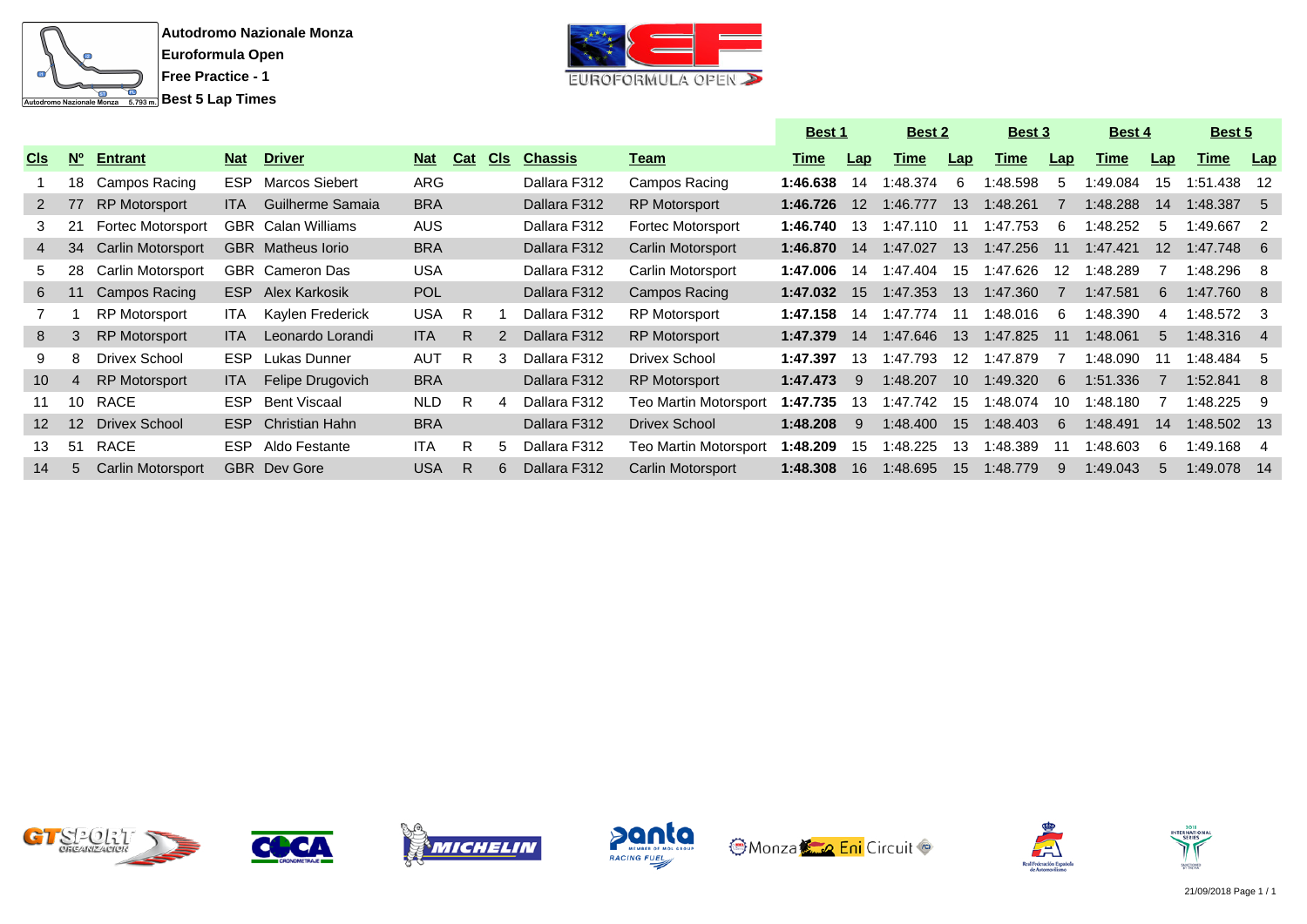



|                 |             |                          |            |                             |            |            |            |                |                          | <u> Top 1</u> |     | <u>Top 2</u> |     | <u>Top 3</u> |                | <u> Top 4</u> |                | <u>Top 5</u> |                |            |
|-----------------|-------------|--------------------------|------------|-----------------------------|------------|------------|------------|----------------|--------------------------|---------------|-----|--------------|-----|--------------|----------------|---------------|----------------|--------------|----------------|------------|
| <b>CIS</b>      | $N^{\circ}$ | <b>Entrant</b>           | <b>Nat</b> | <b>Driver</b>               | <b>Nat</b> | <b>Cat</b> | <b>CIS</b> | <b>Chassis</b> | <u>Team</u>              | Km/h          | Lap | Km/h         | Lap | Km/h         | $\mathsf{Lap}$ | Km/h          | $\mathsf{Lap}$ | Km/h         | $\mathsf{Lap}$ | <u>Avq</u> |
|                 | 18          | Campos Racing            |            | <b>ESP</b> Marcos Siebert   | <b>ARG</b> |            |            | Dallara F312   | Campos Racing            | 260.8         | 14  | 260.2        | 12  | 258.9        | 16             | 258.3         | 13             | 255.9        | 15             | 258.8      |
| 2               | 77          | <b>RP Motorsport</b>     |            | <b>ITA</b> Guilherme Samaia | <b>BRA</b> |            |            | Dallara F312   | <b>RP Motorsport</b>     | 260.2         | 13  | 258.9        | 12  | 258.3        | 3              | 257.7         | 14             | 255.9        |                | 258.2      |
| 3               |             | <b>RP Motorsport</b>     |            | <b>ITA</b> Kaylen Frederick | USA.       | - R        |            | Dallara F312   | <b>RP Motorsport</b>     | 259.6         | 15  | 258.9        | 14  | 258.3        | 6              | 258.3         | 11             | 257.1        | 4              | 258.4      |
| 4               | 28          | <b>Carlin Motorsport</b> |            | <b>GBR</b> Cameron Das      | <b>USA</b> |            |            | Dallara F312   | Carlin Motorsport        | 259.6         | 16  | 258.3        | 15  | 257.7        | 12             | 255.9         | 14             | 254.7        | 13             | 257.2      |
| 5.              | 21          | Fortec Motorsport        |            | GBR Calan Williams          | <b>AUS</b> |            |            | Dallara F312   | Fortec Motorsport        | 258.9         | 13  | 258.3        | 12  | 257.7        | 6              | 257.7         |                | 256.5        | 10             | 257.8      |
| 6               | 34          | <b>Carlin Motorsport</b> |            | <b>GBR</b> Matheus lorio    | <b>BRA</b> |            |            | Dallara F312   | Carlin Motorsport        | 258.9         | 11  | 258.3        | 14  | 257.1        | $5^{\circ}$    | 256.5         | 13             | 255.9        | $\overline{4}$ | 257.3      |
|                 | 8           | Drivex School            |            | <b>ESP</b> Lukas Dunner     | <b>AUT</b> | - R        |            | Dallara F312   | Drivex School            | 257.1         | 14  | 253.5        | 11  | 252.3        | 15             | 250.5         | 13             | 248.2        |                | 252.3      |
| 8               | 11          | Campos Racing            |            | <b>ESP</b> Alex Karkosik    | <b>POL</b> |            |            | Dallara F312   | Campos Racing            | 257.1         | 12  | 255.3        | 6   | 254.7        | 13             | 254.1         | 15             | 250.0        |                | 254.2      |
| 9               | 3           | <b>RP Motorsport</b>     | ITA -      | Leonardo Lorandi            | <b>ITA</b> | - R        |            | Dallara F312   | <b>RP Motorsport</b>     | 255.3         | 4   | 253.5        | 3   | 252.9        | 14             | 251.7         | 13             | 250.5        | 5              | 252.8      |
| 10 <sup>1</sup> | 51          | <b>RACE</b>              |            | <b>ESP</b> Aldo Festante    | <b>ITA</b> | R.         |            | Dallara F312   | Teo Martin Motorsport    | 255.3         |     | 254.7        | 6   | 252.9        | 4              | 252.3         | 13             | 251.7        | 15             | 253.4      |
| 11              | 10          | RACE                     |            | <b>ESP</b> Bent Viscaal     | <b>NLD</b> | R          |            | Dallara F312   | Teo Martin Motorsport    | 254.7         | 15  | 254.1        | 17  | 253.5        |                | 251.7         | 18             | 251.         | 13             | 253.0      |
| 12 <sup>2</sup> | 4           | <b>RP Motorsport</b>     |            | ITA Felipe Drugovich        | <b>BRA</b> |            |            | Dallara F312   | <b>RP Motorsport</b>     | 254.1         | 8   | 253.5        | 11  | 252.9        |                | 252.3         | 6              | 248.8        | -9             | 252.3      |
| 13              | 12          | <b>Drivex School</b>     |            | <b>ESP</b> Christian Hahn   | <b>BRA</b> |            |            | Dallara F312   | Drivex School            | 248.8         | я   | 248.8        | 17  | 247.7        | 3              | 247.7         | 5              | 247.1        | 4              | 248.0      |
| 14              | 5           | <b>Carlin Motorsport</b> |            | <b>GBR</b> Dev Gore         | USA        | R          |            | Dallara F312   | <b>Carlin Motorsport</b> | 247.7         | 15  | 247.1        | 16  | 247.1        | 17             | 246.5         | 10             | 246.5        | 11             | 247.0      |













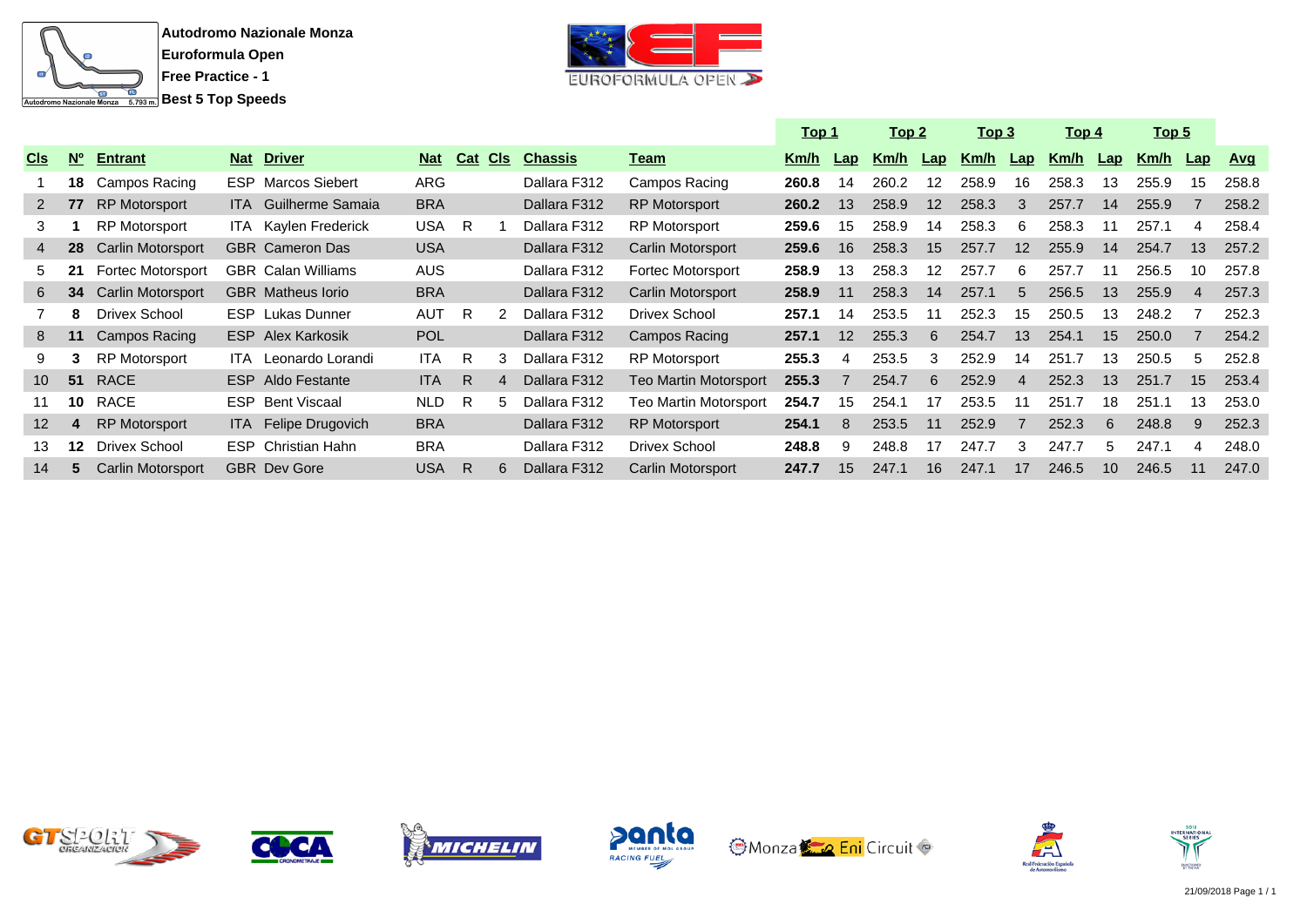



| Lap            | <b>Time of Day</b> | <b>Session Time</b> | $N^{\circ}$     | <b>Entrant</b>           |       | <b>Nat Driver</b>         | <b>Nat</b> | Cat | <b>Chassis</b> | Team                         | Time     | Km/h  |
|----------------|--------------------|---------------------|-----------------|--------------------------|-------|---------------------------|------------|-----|----------------|------------------------------|----------|-------|
| $\overline{2}$ | 10:14:27.544       | 4:27.544            | 10 <sup>°</sup> | RACE                     |       | <b>ESP</b> Bent Viscaal   | <b>NLD</b> | R   | Dallara F312   | <b>Teo Martin Motorsport</b> | 1:55.440 | 180.6 |
| 2              | 10:14:30.086       | 4:30.086            | 11              | Campos Racing            |       | <b>ESP</b> Alex Karkosik  | <b>POL</b> |     | Dallara F312   | Campos Racing                | 1:50.591 | 188.5 |
| $\overline{2}$ | 10:14:54.542       | 4:54.542            | 21              | <b>Fortec Motorsport</b> |       | <b>GBR</b> Calan Williams | AUS        |     | Dallara F312   | <b>Fortec Motorsport</b>     | 1:49.667 | 190.1 |
| 3              | 10:16:19.005       | 6:19.005            | 11              | Campos Racing            |       | <b>ESP</b> Alex Karkosik  | <b>POL</b> |     | Dallara F312   | Campos Racing                | 1:48.919 | 191.4 |
| $\overline{4}$ | 10:18:07.004       | 8:07.004            | 11              | <b>Campos Racing</b>     |       | <b>ESP</b> Alex Karkosik  | <b>POL</b> |     | Dallara F312   | Campos Racing                | 1:47.999 | 193.1 |
| 6              | 10:21:55.682       | 11:55.682           | 11              | Campos Racing            |       | <b>ESP</b> Alex Karkosik  | <b>POL</b> |     | Dallara F312   | Campos Racing                | 1:47.581 | 193.8 |
|                | 10:23:43.042       | 13:43.042           | 11              | <b>Campos Racing</b>     |       | <b>ESP</b> Alex Karkosik  | <b>POL</b> |     | Dallara F312   | Campos Racing                | 1:47.360 | 194.2 |
| 11             | 10:39:14.689       | 29:14.689           | 34              | Carlin Motorsport        |       | <b>GBR</b> Matheus lorio  | <b>BRA</b> |     | Dallara F312   | Carlin Motorsport            | 1:47.256 | 194.4 |
| 11             | 10:41:06.572       | 31:06.572           | 21              | <b>Fortec Motorsport</b> |       | <b>GBR</b> Calan Williams | <b>AUS</b> |     | Dallara F312   | Fortec Motorsport            | 1:47.110 | 194.7 |
| 12             | 10:41:07.138       | 31:07.138           | 77              | RP Motorsport            | ITA - | Guilherme Samaia          | <b>BRA</b> |     | Dallara F312   | <b>RP Motorsport</b>         | 1:46.726 | 195.4 |
| 14             | 10:42:56.009       | 32:56.009           | 18              | <b>Campos Racing</b>     |       | <b>ESP</b> Marcos Siebert | <b>ARG</b> |     | Dallara F312   | Campos Racing                | 1:46.638 | 195.5 |













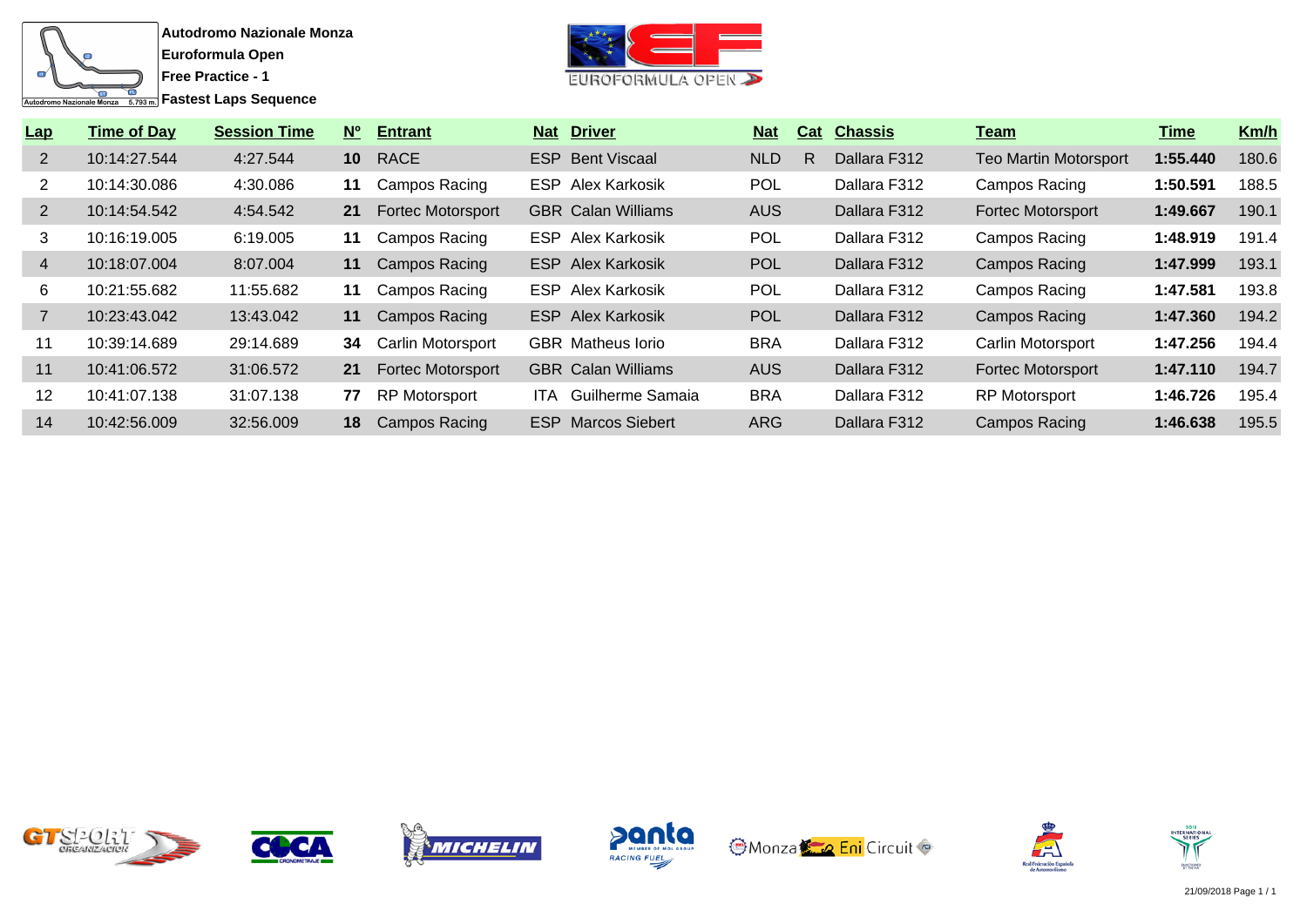

**Event Best Maximum Speed** 



|                | Nº Entrant               | <u>Nat</u> | <b>Driver</b>             | $Nat$      | Cat            |     | <b>Clas Chassis</b> | Team                         | <b>Km/h Session</b>            |
|----------------|--------------------------|------------|---------------------------|------------|----------------|-----|---------------------|------------------------------|--------------------------------|
| 18             | Campos Racing            | <b>ESP</b> | Marcos Siebert            | ARG        |                |     | Dallara F312        | Campos Racing                | <b>260.8 Free Practice - 1</b> |
| 77             | <b>RP Motorsport</b>     | <b>ITA</b> | Guilherme Samaia          | <b>BRA</b> |                |     | Dallara F312        | <b>RP Motorsport</b>         | <b>260.2 Free Practice - 1</b> |
| 28             | Carlin Motorsport        |            | <b>GBR</b> Cameron Das    | <b>USA</b> |                |     | Dallara F312        | Carlin Motorsport            | 259.6 Free Practice - 1        |
| 1              | <b>RP Motorsport</b>     | ITA.       | Kaylen Frederick          | <b>USA</b> | $R \quad 1$    |     | Dallara F312        | <b>RP Motorsport</b>         | <b>259.6 Free Practice - 1</b> |
| 34             | Carlin Motorsport        |            | <b>GBR</b> Matheus lorio  | <b>BRA</b> |                |     | Dallara F312        | Carlin Motorsport            | <b>258.9 Free Practice - 1</b> |
| 21             | <b>Fortec Motorsport</b> |            | <b>GBR</b> Calan Williams | <b>AUS</b> |                |     | Dallara F312        | Fortec Motorsport            | <b>258.9 Free Practice - 1</b> |
| 11             | Campos Racing            | ESP        | Alex Karkosik             | <b>POL</b> |                |     | Dallara F312        | Campos Racing                | <b>257.1 Free Practice - 1</b> |
| 8              | Drivex School            | ESP        | Lukas Dunner              | <b>AUT</b> | R <sub>2</sub> |     | Dallara F312        | Drivex School                | 257.1 Free Practice - 1        |
| 3              | <b>RP Motorsport</b>     | ITA.       | Leonardo Lorandi          | ITA        | R 3            |     | Dallara F312        | RP Motorsport                | <b>255.3 Free Practice - 1</b> |
| 51             | <b>RACE</b>              | ESP        | Aldo Festante             | ITA.       | $R \quad 4$    |     | Dallara F312        | <b>Teo Martin Motorsport</b> | <b>255.3 Free Practice - 1</b> |
| 10             | RACE                     |            | ESP Bent Viscaal          | <b>NLD</b> | $R_{\perp}$    | - 5 | Dallara F312        | <b>Teo Martin Motorsport</b> | 254.7 Free Practice - 1        |
| 4              | <b>RP Motorsport</b>     | <b>ITA</b> | Felipe Drugovich          | <b>BRA</b> |                |     | Dallara F312        | <b>RP Motorsport</b>         | 254.1 Free Practice - 1        |
| 12             | Drivex School            | <b>ESP</b> | Christian Hahn            | <b>BRA</b> |                |     | Dallara F312        | Drivex School                | 248.8 Free Practice - 1        |
| 5 <sup>5</sup> | Carlin Motorsport        |            | <b>GBR</b> Dev Gore       | <b>USA</b> | R              | 6   | Dallara F312        | Carlin Motorsport            | 247.7 Free Practice - 1        |













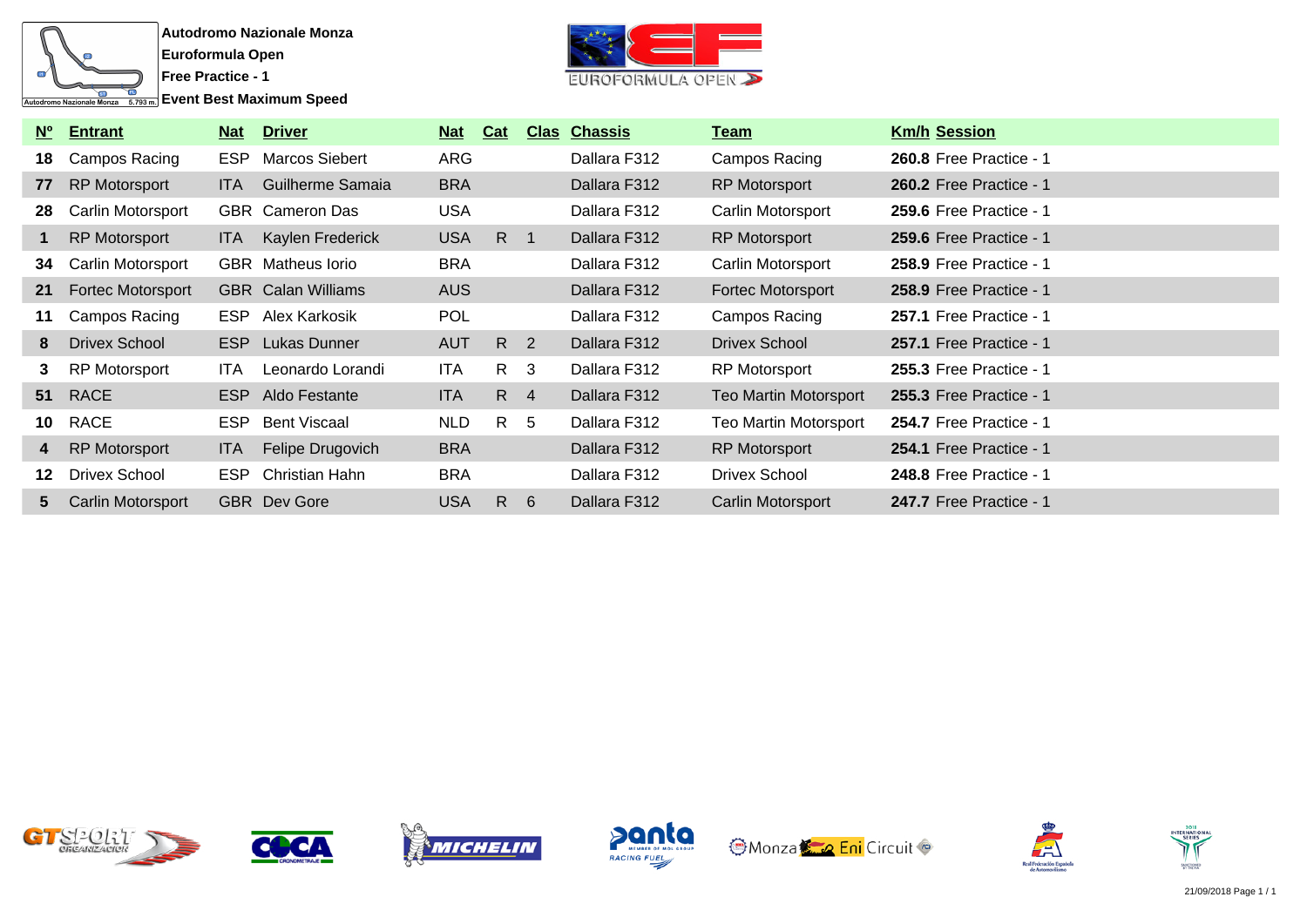

**Autodromo Nazionale Monza Euroformula Open Free Practice - 1 <u><b>Pit Stop Analysis**</u>



|              |             | Kaylen Frederick                                              |                 | R             |                                                | <b>RP</b> Motorsport  |                      |  |
|--------------|-------------|---------------------------------------------------------------|-----------------|---------------|------------------------------------------------|-----------------------|----------------------|--|
|              |             |                                                               |                 |               |                                                |                       | Dallara F312         |  |
| <u>Nr.</u>   | In Day Time | In Time                                                       | <b>Out Time</b> |               | Pit Time T. Pit Time Handicap Penalty          |                       |                      |  |
| 1            |             | 10:25:44.993 10:25:44.993 10:31:43.250                        |                 | 5:58.257<br>R | 5:58.257                                       |                       | <b>RP</b> Motorsport |  |
| 3            |             | Leonardo Lorandi                                              |                 |               |                                                |                       | Dallara F312         |  |
| <u>Nr.</u>   | In Day Time | In Time                                                       | Out Time        |               | Pit Time T. Pit Time Handicap Penalty          |                       |                      |  |
| $\mathbf{1}$ |             | 10:13:42.477 10:13:42.477 10:14:13.557                        |                 | 31.080        | 31.080                                         |                       |                      |  |
|              |             | 2 10:23:42.226 10:23:42.226 10:29:47.812                      |                 | 6:05.586      | 6:36.666                                       |                       |                      |  |
| 4            |             | Felipe Drugovich                                              |                 |               |                                                |                       | <b>RP</b> Motorsport |  |
|              |             |                                                               |                 |               |                                                |                       | Dallara F312         |  |
| <u>Nr.</u>   | In Day Time | In Time                                                       | Out Time        |               | Pit Time T. Pit Time Handicap Penalty          |                       |                      |  |
| 1            |             | 10:19:16.209  10:19:16.209  10:31:31.730  12:15.52  12:15.521 |                 |               |                                                |                       |                      |  |
|              |             |                                                               |                 | 1             |                                                |                       |                      |  |
| 5            |             | Dev Gore                                                      |                 | R             |                                                |                       | Carlin Motorsport    |  |
|              |             |                                                               |                 |               |                                                |                       | Dallara F312         |  |
| <u>Nr.</u>   | In Day Time | In Time                                                       | <b>Out Time</b> |               | Pit Time T. Pit Time Handicap Penalty          |                       |                      |  |
| 1            |             | 10:32:04.682  10:32:04.682  10:36:11.113                      |                 | 4:06.431      | 4:06.431                                       |                       |                      |  |
|              |             | Lukas Dunner                                                  |                 | R             |                                                |                       | <b>Drivex School</b> |  |
| 8            |             |                                                               |                 |               |                                                |                       | Dallara F312         |  |
| <u>Nr.</u>   | In Day Time | In Time                                                       | <b>Out Time</b> |               | Pit Time T. Pit Time Handicap Penalty          |                       |                      |  |
|              |             |                                                               |                 |               |                                                |                       |                      |  |
| 1.           |             | 10:26:16.747 10:26:16.747 10:33:18.008<br><b>Bent Viscaal</b> |                 | 7:01.261<br>R | 7:01.261                                       | Teo Martin Motorsport |                      |  |
| 10           |             |                                                               |                 |               |                                                |                       |                      |  |
|              |             |                                                               |                 |               |                                                |                       | Dallara F312         |  |
| Nr.          | In Day Time | In Time                                                       | <b>Out Time</b> |               | Pit Time T. Pit Time Handicap Penalty          |                       |                      |  |
| 1            |             | 10:20:24.487  10:20:24.487  10:24:20.850                      |                 | 3:56.363      | 3:56.363                                       |                       |                      |  |
| 11           |             | Alex Karkosik                                                 |                 |               |                                                |                       | Campos Racing        |  |
|              |             |                                                               |                 |               |                                                |                       | Dallara F312         |  |
| Nr.          | In Day Time | In Time                                                       | <b>Out Time</b> |               | Pit Time T. Pit Time Handicap Penalty          |                       |                      |  |
| 1            |             | 10:27:20.417  10:27:20.417  10:35:13.112                      |                 | 7:52.695      | 7:52.695                                       |                       |                      |  |
|              |             | Christian Hahn                                                |                 |               |                                                |                       | <b>Drivex School</b> |  |
| 12           |             |                                                               |                 |               |                                                |                       |                      |  |
|              |             |                                                               |                 |               |                                                |                       | Dallara F312         |  |
| <u>Nr.</u>   | In Day Time | In Time                                                       |                 |               | Out Time Pit Time T. Pit Time Handicap Penalty |                       |                      |  |
|              |             | 1 10:29:11.586 10:29:11.586 10:35:00.541                      |                 | 5:48.955      | 5:48.955                                       |                       |                      |  |
| 18           |             | Marcos Siebert                                                |                 |               |                                                |                       | Campos Racing        |  |
|              |             |                                                               |                 |               |                                                |                       | Dallara F312         |  |
| <u>Nr.</u>   | In Day Time | In Time                                                       | <b>Out Time</b> |               | Pit Time T. Pit Time Handicap Penalty          |                       |                      |  |
| 1            |             | 10:28:08.814  10:28:08.814  10:33:29.938                      |                 | 5:21.124      | 5:21.124                                       |                       |                      |  |
| 21           |             | Calan Williams                                                |                 |               |                                                |                       | Fortec Motorsport    |  |
|              |             |                                                               |                 |               |                                                |                       | Dallara F312         |  |
| <u>Nr.</u>   | In Day Time | In Time                                                       | <u>Out Time</u> |               | Pit Time T. Pit Time Handicap Penalty          |                       |                      |  |
| 1            |             | 10:24:32.194 10:24:32.194 10:33:16.299 8:44.105               |                 |               | 8:44.105                                       |                       |                      |  |
| 28           |             | Cameron Das                                                   |                 |               |                                                |                       | Carlin Motorsport    |  |
|              |             |                                                               |                 |               |                                                |                       | Dallara F312         |  |
| <u>Nr.</u>   | In Day Time | In Time                                                       | Out Time        |               | Pit Time T. Pit Time Handicap Penalty          |                       |                      |  |
|              |             | 1 10:27:47.945 10:27:47.945 10:33:39.375 5:51.430 5:51.430    |                 |               |                                                |                       |                      |  |

| 34  |             | Matheus Iorio                            |                 |                 |                       |  | Carlin Motorsport    |  |
|-----|-------------|------------------------------------------|-----------------|-----------------|-----------------------|--|----------------------|--|
|     |             |                                          |                 |                 |                       |  | Dallara F312         |  |
| Nr. | In Day Time | In Time                                  | <b>Out Time</b> | <b>Pit Time</b> | T. Pit Time Handicap  |  | Penalty              |  |
| 1   |             | 10:13:57.283 10:13:57.283 10:16:12.040   |                 | 2:14.757        | 2:14.757              |  |                      |  |
|     |             | 2 10:29:20.578 10:29:20.578 10:33:45.997 |                 | 4:25.419        | 6:40.176              |  |                      |  |
| 51  |             | Aldo Festante                            |                 | R               | Teo Martin Motorsport |  |                      |  |
|     |             |                                          |                 |                 |                       |  | Dallara F312         |  |
| Nr. | In Day Time | In Time                                  | <b>Out Time</b> | <b>Pit Time</b> | T. Pit Time Handicap  |  | Penalty              |  |
| 1   |             | 10:25:46.046 10:25:46.046 10:29:32.937   |                 | 3:46.891        | 3:46.891              |  |                      |  |
| 77  |             | Guilherme Samaia                         |                 |                 |                       |  |                      |  |
|     |             |                                          |                 |                 |                       |  | <b>RP Motorsport</b> |  |
|     |             |                                          |                 |                 |                       |  | Dallara F312         |  |

1 10:27:31.647 10:27:31.647 10:31:55.661 4:24.014 4:24.014









**OMonza Eni** Circuit